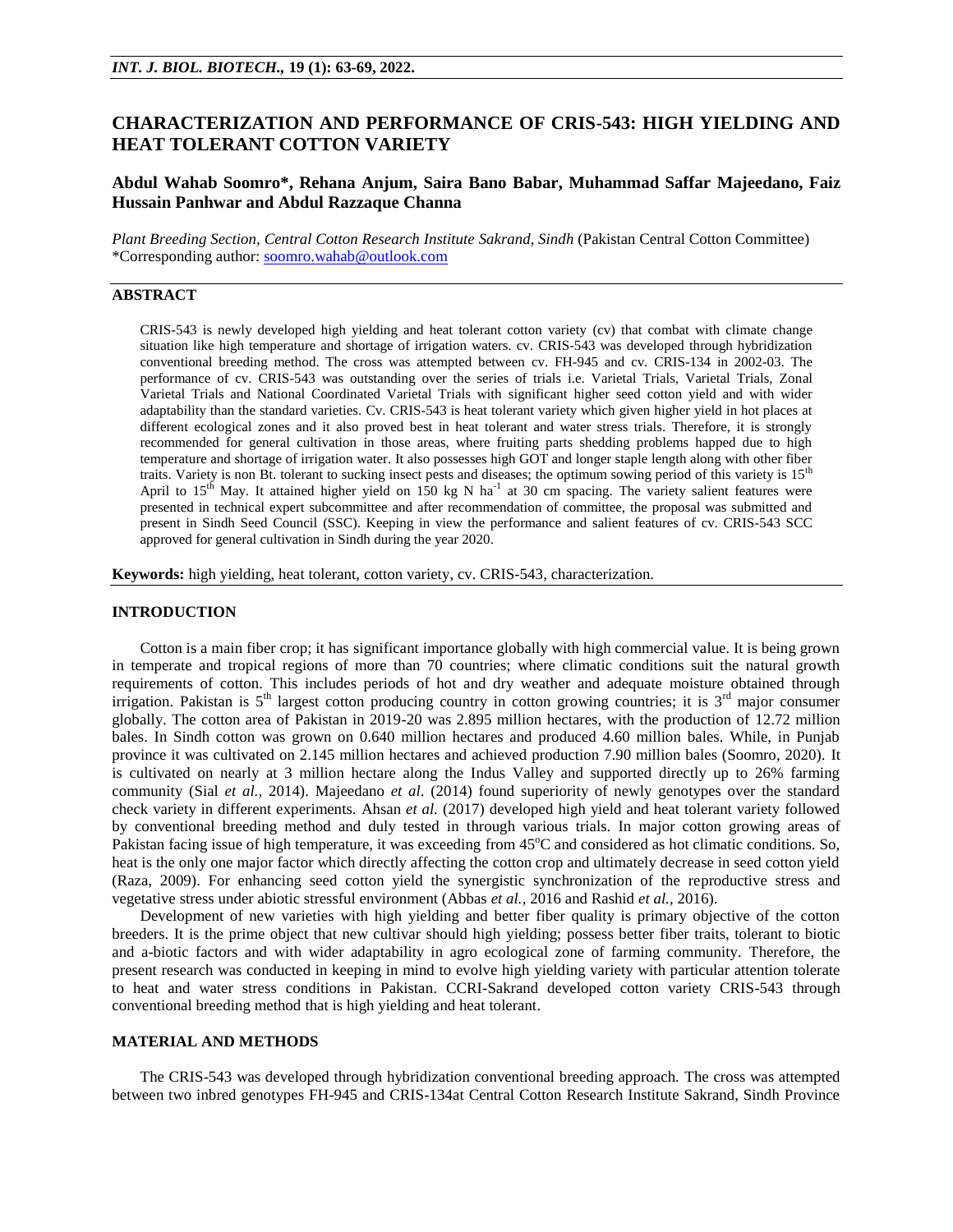during 2002-03. The  $F_1$  were raised in 2003-04. The  $F_2$  segregating population was raised in 2004-05 and selection of superior desired plants according to characteristics need basis through pedigree selection method.  $F_3$ ,  $F_4$ ,  $F_5$ and F6generations was raised from single plant progenies in 2005-06, 2006-07, 2007-08 and 2008-09, respectively. The selected single plants progenies were raised at experimental farm and desirable single plants with required characteristics were identified and selection for further testing in yield trials. CRIS-543 was tested in varietal trials (1 & 2) in 2009-10 and 2010-11. In micro yield trials (1 & 2) it was tested in 2011-12 and 2012-13. CRIS-543 was tested in zonal varietal trials  $(1 \& 2)$  in 2013-14 and 2014-15. It was also tested in outstation zonal varietal trial at the environmental conditions of lower Sindh (Mirpurkhas), middle Sindh (Sakrand) and upper Sindh (Ghotki) during 2013-14 and 2014-15 to test the wider adaptability. CRIS-543 was tested in National Coordinated Varietal Trial (NCVT) nationally during two consecutive years 2015-16 and 2016-17.

The CRIS-543variety trials was tested in varietal trials, micro yield trials, zonal varietal trial and national coordinated in randomized complete block design with three replications. The row to row space was 75cm and plant to plant space was 30cm. The recommended doses of fertilizer were applied as per need in split doses. The plant protection measures were also applied as per need, whenever required. The 10 plants were tagged from each replication during every year collection of data. Data collected on different parameters were analyzed statistically by using statistics software Statistix-8.1. For analysis of variance and means were separated using Fisher's protected least significant difference (LSD) and the comparison of means were tested by Duncan Multiple Range Test (DRMT) at 5% and 1% using least significant difference (Steel and Torrie, 1980).

| Sr. No.        | Year        | <b>Development stages of CRIS-543</b>                                 |
|----------------|-------------|-----------------------------------------------------------------------|
|                | 2002-03     | Hybridization between FH-945 and CRIS-134                             |
| 2              | 2003-04     | $F_1$ was grown in field condition                                    |
| 3              | 2004-05     | $F2$ generation was grown in field and single plants were selected    |
| $\overline{4}$ | 2005-06     | $F_3$ generation was grown in filed and superior plants were selected |
| 5              | 2006-07     | $F_4$ single plant progeny rows were studied                          |
| 6              | 2007-08     | $F5$ single plant uniform progeny rows were studied                   |
|                | 2008-09     | $F6superior progeny rows were studied and bulked$                     |
| 8              | $2009-10$   | Varietal Trial 1                                                      |
| 9              | 2010-11     | Varietal Trial2                                                       |
| 10             | 2011-12     | Micro Yield Trial 1                                                   |
| 11             | $2012 - 13$ | Micro Yield Trial 2                                                   |
| 12             | 2013-14     | Zonal Varietal Trial 1                                                |
| 13             | 2014-15     | Zonal Varietal Trial 1                                                |
| 14             | 2015-16     | National Coordinated Varietal Trial 1 <sup>st</sup> year              |
| 15             | 2016-17     | National Coordinated Varietal Trial 2 <sup>nd</sup> year              |

Table 1. Breeding history of high yield, early maturing and heat tolerant variety CRIS-543.

## **RESULTS AND DISCUSSION**

#### **Characterization**

The growth habit is indeterminate. Main stem is erect, semi-hairy with medium pigmentation. The sympodial branches are medium in length with medium internodes length that made the plant look open canopy. The number of sympodia ranges from 25-29 per plant. The leaves are medium green with mostly 5 lobes and 1-3 nectaries per leaf. Flowers, petals and pollen are creamy, spotless with mostly 3 nactaries per flower. The boll is almost round, medium size with normal gossypol glands; there is tendency of twin boll formation at sympodial branches. The seed is fuzzy, dusky white, medium sized, coat color brown and seed index ranging from7.4 to 8.4.

#### **Varietal Trial**

The newly developed strain CRIS-543 was tested in Varietal Trials at the experimental field of Central Cotton Research Institute Sakrand during 2009-10 and 2010-11. Table 2 exhibited that during 1<sup>st</sup> year 2009-10, CRIS-543 produced maximum seed cotton yield over the standard check variety, which increase over 21.89%. While,  $2<sup>nd</sup>$  year 2010-11 it also showed good performance and attained higher seed cotton yield increased 19.76% over the standard CRIS-134.

#### **Micro Yield Trial**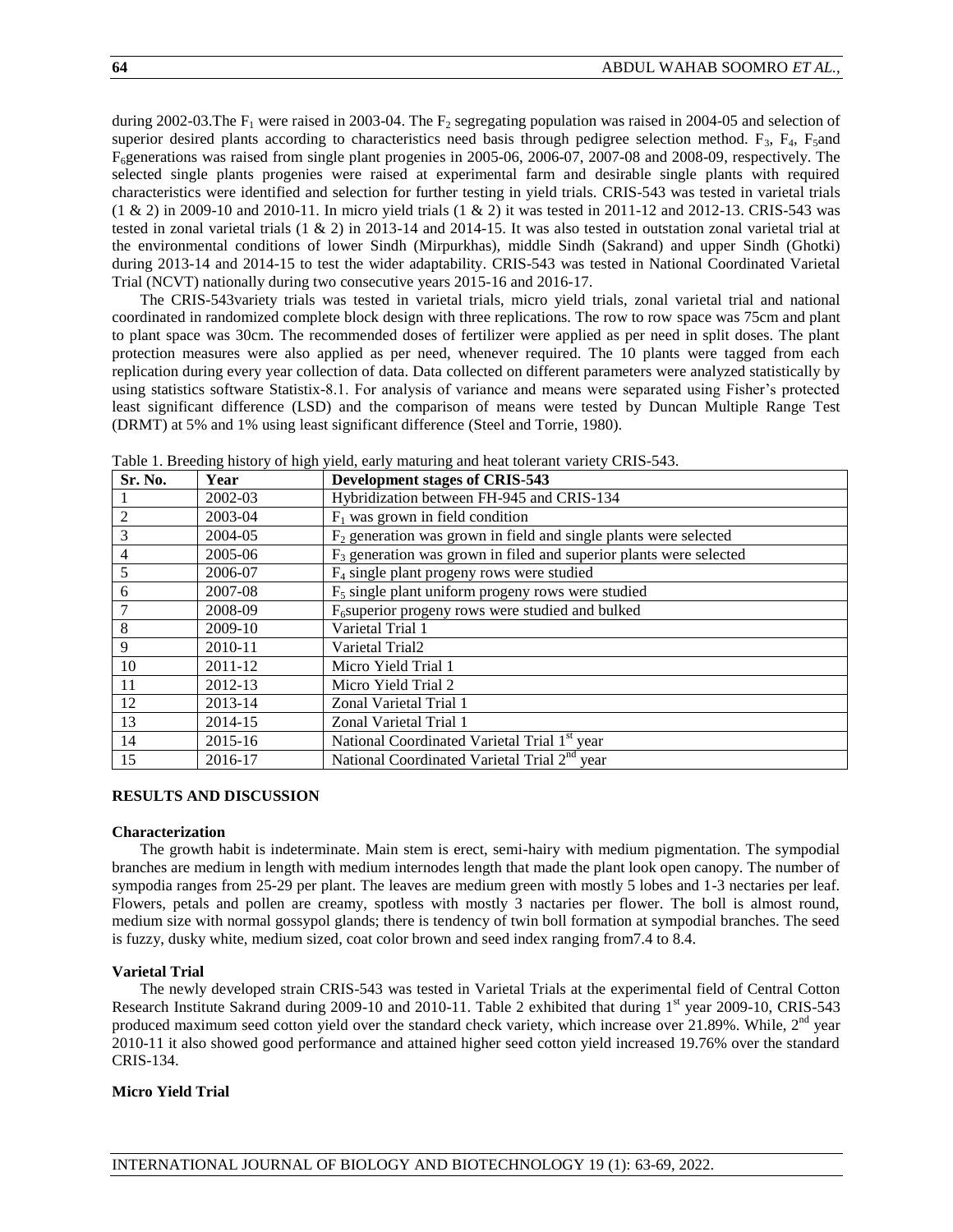New strain was tested in Micro Yield Trial in two consecutive years 2011-12 and 2012-13. Data presented in table 3 revealed that CRIS-543 gave higher seed cotton yield with increased 18.33% over the standard check variety in 2011-12. During 2012-13 it also proven best and showed higher yield with increased 29.02% over the standard variety CRIS-342.

| Year      | <b>Trial</b>     | <b>Variety</b>  | Seed Cotton Yield<br>$(kg ha-1)$ | (9/0)<br>increase<br>over<br>standard check |
|-----------|------------------|-----------------|----------------------------------|---------------------------------------------|
| $2009-10$ | Varietal Trial 1 | <b>CRIS-543</b> | 4198                             | 21.89%                                      |
|           |                  | CRIS-134 (std.) | 3444                             |                                             |
|           |                  | CRIS-543        | 4012                             | 19.76%                                      |
| 2010-11   | Varietal Trial 2 | CRIS-134 (std.) | 3350                             |                                             |

Table 2. Performance of CRIS-543 in varietal trials during 2009-10 and 2010-11.

|  | Table 3. Yield performance of CRIS-543 in micro yield trials during 2011-12 and 2012-13. |  |  |  |  |  |
|--|------------------------------------------------------------------------------------------|--|--|--|--|--|
|--|------------------------------------------------------------------------------------------|--|--|--|--|--|

| Year    | Trial               | <b>Variety</b>    | <b>Seed Cotton Yield</b><br>$(kg ha-1)$ | $($ %)<br>increase<br>over<br>standard check |
|---------|---------------------|-------------------|-----------------------------------------|----------------------------------------------|
| 2011-12 | Micro Yield Trial 1 | CRIS-543          | 3763                                    | 18.33%                                       |
|         |                     | $CRIS-342$ (std.) | 3180                                    |                                              |
|         |                     | CRIS-543          | 4308                                    | 29.02%                                       |
| 2012-13 | Micro Yield Trial 2 | CRIS-342 (std.)   | 3339                                    |                                              |

## **Zonal Varietal Trial**

Zonal Varietal Trial was conducted in 2013-14 and 2014-15, CRIS-543 was tested at three ecological zones (lower, middle and upper) in Sindh. The data exhibited in table 4 shown that CRIS-543 produced maximum seed cotton yield compared with standard variety. At the Mirpur Khas zone yield of CRIS-543 was increased 10.61% over the standard and 44.44% yield was also increased at Sakrand. However, at the environmental conditions of Sakrand newly strain given 21.25% higher yield over the standard variety CRIS-342.It was noted that at two higher temperature zones Sakrand and Ghotki, CRIS-543 yield was increase that is the indication of adaptable in hot region or heat tolerant.

|         | Table 4. Adaptability of URIS-543 in outstation zonal varietal trial during 2013-14. |                   |                                              |                                        |  |  |
|---------|--------------------------------------------------------------------------------------|-------------------|----------------------------------------------|----------------------------------------|--|--|
| Sr. No. | <b>Locations</b>                                                                     | <b>Variety</b>    | <b>Seed</b><br>Cotton  <br>Yield $(kg ha-1)$ | $(\%)$ increase over<br>standard check |  |  |
|         | Station<br>Research<br>Cotton                                                        | CRIS-543          | 4213                                         | 10.61%                                 |  |  |
|         | <b>MirpurKhas</b>                                                                    | $CRIS-342$ (std.) | 3809                                         |                                        |  |  |
|         | Central Cotton Research Institute                                                    | CRIS-543          | 4664                                         | 44.44%                                 |  |  |
| 2       | Sakrand                                                                              | $CRIS-342$ (std.) | 3229                                         |                                        |  |  |

<sup>3</sup> Cotton Research Station Ghotki CRIS-543 <sup>3857</sup> 21.25% CRIS-342 (std.) <sup>3181</sup>

Table 4.Adaptability of CRIS-543 in outstation zonal varietal trial during 2013-14.

CRIS-543 is highly acceptable and high yielding variety, during the  $2<sup>nd</sup>$  year 2014-15 in Zonal Varietal Trial (table 5); it again performed better and contributed with higher seed cotton yield at Mirpur Khas 11.55% increase over standard variety and in Sakrand zone17.05% increase over the standard. While, at Ghotki it was given 19.31% more yield than the standard check variety CRIS-342. Similarly it again performed as heat tolerant variety as attained high yield in hot zones. Therefore, it is highly recommended for general cultivation in hot areas of middle and upper Sindh.

Table 5. Adaptability of CRIS-543 in outstation zonal varietal trial during 2014-15.

| Sr. No. | <b>Locations</b>                      | <b>Variety</b>  | <b>Seed</b><br><b>Cotton</b><br>Yield $(kg ha-1)$ | $($ %)<br>increase over<br>standard check |
|---------|---------------------------------------|-----------------|---------------------------------------------------|-------------------------------------------|
|         | Research Station Mirpur<br>Cotton     | CRIS-543        | 4278                                              | 11.55%                                    |
|         | Khas                                  | CRIS-342 (std.) | 3835                                              |                                           |
| 2       | Central Cotton Research Institute     | CRIS-543        | 4531                                              | 17.05%                                    |
|         | Sakrand                               | CRIS-342 (std.) | 3871                                              |                                           |
| 3       | <b>Cotton Research Station Ghotki</b> | CRIS-543        | 4195                                              | 19.31%                                    |
|         |                                       | CRIS-342 (std.) | 3516                                              |                                           |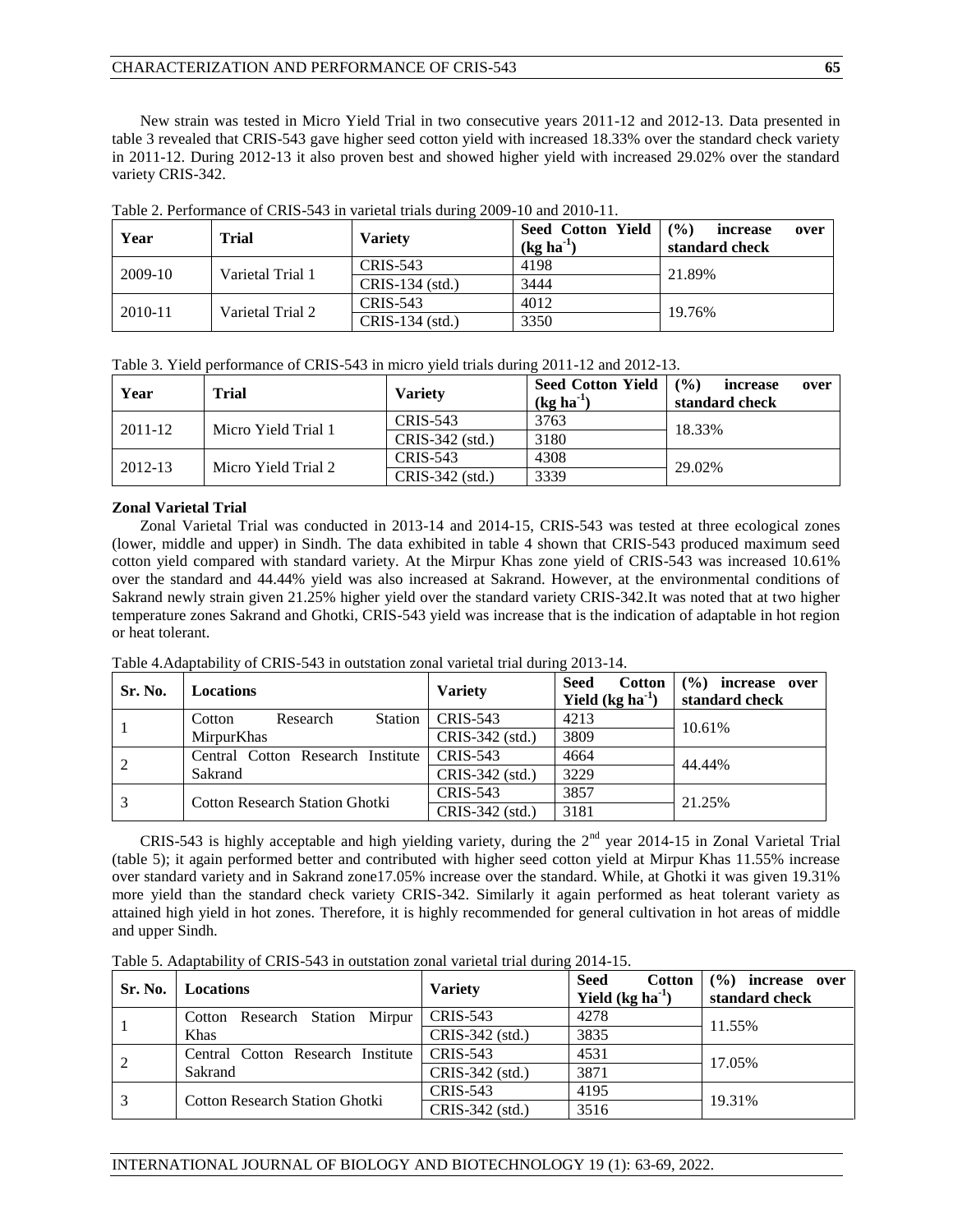CRIS-543 was tested at grower field in 9 districts of Sindh, the objective of conducting such trial; for evaluating varietal yield potential and adaptability in different environmental conditions of Sindh. Table 6 displayed that on an average of per district newly developed strain CRIS-543 gave higher seed cotton yield over the standard check CRIS-342; in Umar Kot 7.2%, TandoAllahyar 9.7%, Matiari 11%, Sanghar 10%, Benazir Abad 11.4%, Naushehro Feroze 13.3%, Dadu 13%, Sukkur 16.6% and in Ghotik 11.6%.On average of 23 locations of all the districts, CRIS-543 produced 11.53% more yield that will be 444 kg ha<sup>-1</sup>. Data proved that CRIS-543 has wider adaptability and heat tolerant variety as it given higher yield in high temperature areas as compared with standard check variety.

|         | <b>District</b> |           | Seed Cotton Yield (kg ha <sup>-1</sup> ) | $(\%)$ increase over |                |
|---------|-----------------|-----------|------------------------------------------|----------------------|----------------|
| Sr. No. |                 | Locations | <b>CRIS-543</b>                          | CRIS-342 (std.)      | standard check |
|         | Umar Kot        |           | 4324                                     | 4032                 | 7.2%           |
| 2       | TandoAllahyar   |           | 4235                                     | 3861                 | 9.7%           |
| 3       | Matiari         | 4         | 4246                                     | 3825                 | 11%            |
|         | Sanghar         | 6         | 4268                                     | 3880                 | 10%            |
|         | Benazir Abad    |           | 4232                                     | 3800                 | 11.4%          |
| 6       | NaushehroFeroze |           | 4258                                     | 3758                 | 13.3%          |
|         | Dadu            |           | 4440                                     | 3929                 | 13%            |
| 8       | Sukkur          |           | 4368                                     | 3746                 | 16.6%          |
| 9       | Ghotki          |           | 4376                                     | 3920                 | 11.6%          |

Table 6. Multi location trials of CRIS-543 at grower field of various districts in 2013-14.

## **National Coordinated Varietal Trial**

The CRIS-543 was included in National Coordinated Varietal Trial for two years 2015-16 and 2016-17. It was tested in various environmental conditions regionally in all the four provinces. Table 6 indicated that in  $1<sup>st</sup>$  year NCVT results showed that CRIS-543 performed outstand and stood 1<sup>st</sup> in Sindh province which given highest seed cotton yield compared with other candidate lines. It was also 10.66% increase over the standard variety CRIS-129.

| Year        | Trial                              | <b>Variety</b>  | <b>Seed Cotton Yield</b><br>$(kg)$ ha <sup>-1</sup> | (9/6)<br>increase<br>over<br>standard check |
|-------------|------------------------------------|-----------------|-----------------------------------------------------|---------------------------------------------|
| $2015 - 16$ | Coordinated   CRIS-543<br>National |                 | 2822                                                | 10.66%                                      |
|             | Varietal Trial                     | CRIS-129 (std.) | 2550                                                |                                             |

Table 7. CRIS-543 yield results of national coordinated varietal trail stood 1st in Sindh.

During  $2<sup>nd</sup>$  year testing in NCVT (Table 7) revealed that CRIS-543 also given outstanding performance produced highest seed cotton yield and stood  $1<sup>st</sup>$  in Pakistan during 2016-17, 11.51% yield increased over the standard check varieties CRIS-129 and CIM-473. It was noted that in NCVT trial, it was sown on hot ecological zones of Pakistan i.e. Sakrand, Ghotki, Sibbi, Multan, RaheemYar Khan etc. data supported that CRIS-543has a potential to perform in hot areas and proven as heat tolerant cotton variety.

| Table 8. CRIS-543 yield results of national coordinated varietal trail stood 1 <sup>st</sup> in Pakistan. |
|-----------------------------------------------------------------------------------------------------------|
|-----------------------------------------------------------------------------------------------------------|

| Year    | Trial                                     | <b>Variety</b>                | <b>Seed Cotton Yield</b><br>$(kg ha-1)$ | $($ %)<br>increase<br>over<br>standard check |
|---------|-------------------------------------------|-------------------------------|-----------------------------------------|----------------------------------------------|
|         |                                           | <b>CRIS-543</b>               | 2752                                    |                                              |
| 2016-17 | Coordinated<br>National<br>Varietal Trial | CRIS-129/<br>$CIM-473$ (std.) | 2468                                    | 11.51%                                       |

## **Summary of Fiber Traits**

The fiber characteristics data depicted in table 9, the replicated lint samples were tested from Central Cotton Research Institute Multan by using HVI (high volume instrument). Data suggested that CRIS-543 ginned higher highest ginning outturn 41.3%, longest staple length (28.5 mm) and prime micronaire value 4.4 µg inch<sup>-1</sup> that is better than commercial variety CRIS-342.

#### **Heat Tolerant**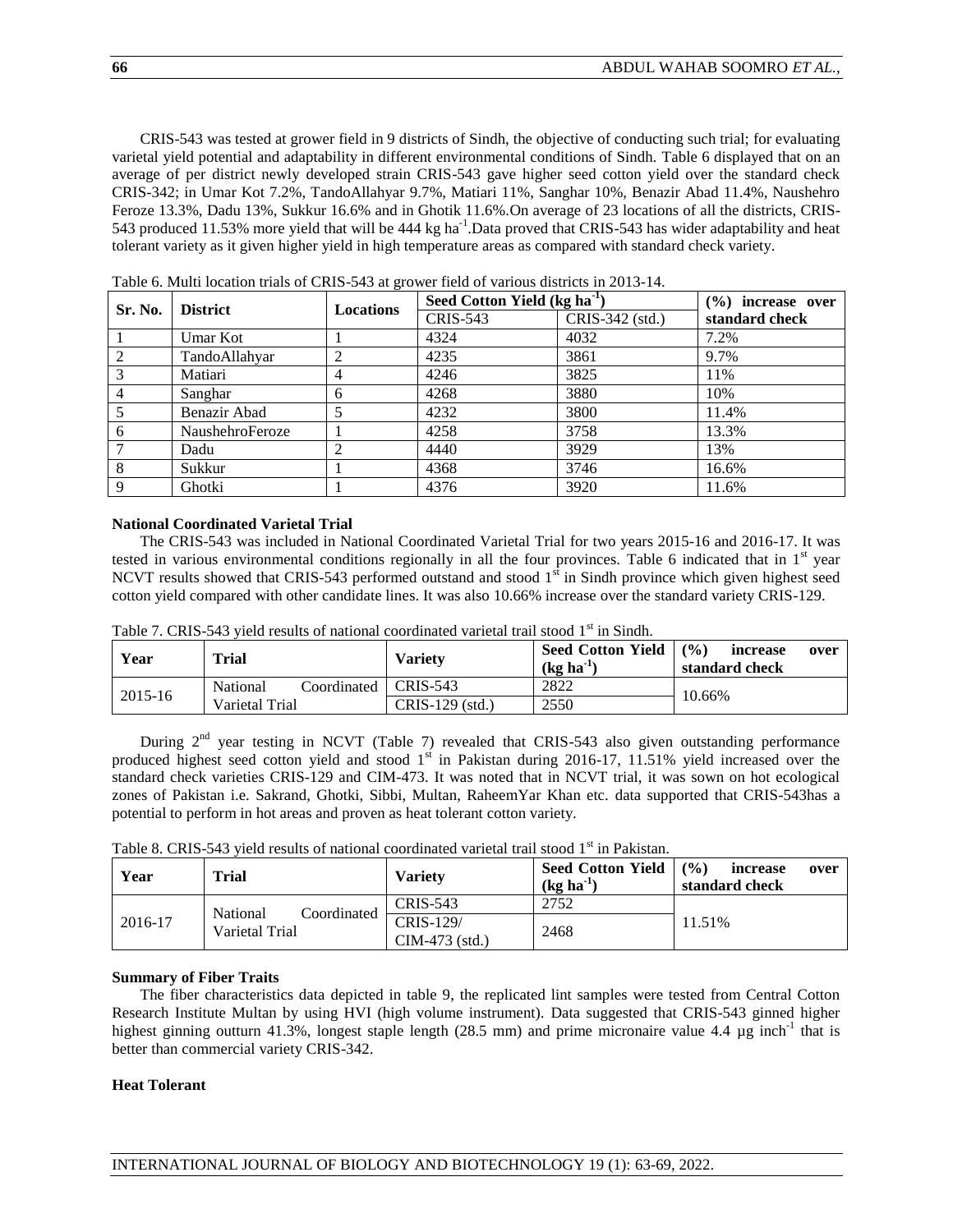Physiological traits having consequence to heat tolerance were noted in the strains are presented in Table 10. Strain CRIS-543 maintain the highest anther dehiscence (78%) during hot months (June and July) compared to standard variety CRIS-129 and excelled in heat tolerance considering sympodial node number bearing  $1<sup>st</sup>$ sympodial node number, 1<sup>st</sup>sympodial node height (cm), and sympodial node number bearing 1<sup>st</sup> effective boll. The data further proved that newly developed genotype is heat tolerant.

| <b>Varieties</b> | GOT<br>(%) | <b>Staple Length</b><br>$(\mathbf{mm})$ | <b>Fibre Strength</b><br>$(g \text{tex}^{-1})$ | <b>Micronaire</b><br>value<br>$(\mu g \text{ inch}^{-1})$ | <b>Uniformity</b><br>Index $(\% )$ |
|------------------|------------|-----------------------------------------|------------------------------------------------|-----------------------------------------------------------|------------------------------------|
| CRIS-543         | 41.3       | 28.5                                    | 31.6                                           | 4.4                                                       | -81.1                              |
| CRIS-342 (std.)  | 37.6       | 27.4                                    | 30.2                                           | 4.6                                                       | 82.8                               |

Table 9. Summary of fiber characters of variety CRIS-543.

Table 10. Physiological traits for determining heat tolerance of CRIS-543.

| <b>Physiological Parameters</b>                         | <b>CRIS-543</b> | <b>CRIS-129 (Std.)</b> |
|---------------------------------------------------------|-----------------|------------------------|
| Anthar Dehiscence (%)                                   | 78              | 63                     |
| 1 <sup>st</sup> Sympodial node Number                   | 6.8             | 11.3                   |
| $1st$ Sympodial node height (cm)                        | 16.2            | 21.1                   |
| Sympodial node number bearing $1st$ effective boll      | 9.2             | 13.8                   |
| Sympodial node height bearing $1st$ effective boll (cm) | 17.5            | 25.8                   |

## **Irrigation Intervals**

Irrigation trial conducted for testing under water stressconditions in 2015-16 (Table 11). The results revealed that in water stress situation at CRIS-543 performed well and produced higher seed cotton yield over the standard variety CRIS-342. In  $T_1$  and  $T_2$  when 4 and 6 irrigations were applied, its yield increased over the standard which was 39.88%and 35.40% respectively. The results confirmed that CRIS-543 is heat tolerant that have the potential to perform in water stress conditions with less shedding of fruits and given good yield. Therefore, it is recommended to that area, who suffering in water shortages or longer intervals.

| <b>Irrigations</b>    | <b>Strains</b>  | Seed cotton yield<br>$(kg ha-1)$ | $($ %)<br>increase<br>over<br>standard check |  |
|-----------------------|-----------------|----------------------------------|----------------------------------------------|--|
| $T_1$ (4 irrigations) | CRIS-543        | 4255                             | 39.88%                                       |  |
|                       | CRIS-342 (std.) | 3042                             |                                              |  |
| $T_2$ (5 irrigations) | <b>CRIS-543</b> | 4353                             | 35.40%                                       |  |
|                       | CRIS-342 (std.) | 3215                             |                                              |  |
| $T_3$ (7 irrigations) | <b>CRIS-543</b> | 4416                             | 14.20%                                       |  |
|                       | CRIS-342 (std.) | 3867                             |                                              |  |

Table 11. Performance of CRIS-543 at various levels of irrigations.

### **Entomological Study**

Host plant resistance studies help cotton breeders to develop/screen varieties which have natural resistance against insect pests. The natural resistance of a variety in turn reduces frequency of pesticide sprays to some extent and consequently saves resources available with the growers. Host plant resistance trials were conducted to evaluate CRIS-543 for its natural resistance to insect pests during 2013-14 and 2014-15 crop seasons at CCRI- Sakrand in unsprayed blocks. Data presented in Table-12 indicated that, on an average of two years, CRIS-543 showed a slight natural tolerance against thrips, jassid, whitefly and bollworm damage as compared to commercial variety CRIS-342.

#### **Pathological Study**

The Pathological studies on CRIS-543 relating to seedling rot, boll rot and Cotton Leaf Curl Virus disease were conducted at Central Cotton Research Institute, Sakrand during 2013-14 and 2014-15 crop season. The average of two years data expressed in Table-13 shown that, incidence of seedling rot and boll rot were found 2.8% and 2.5%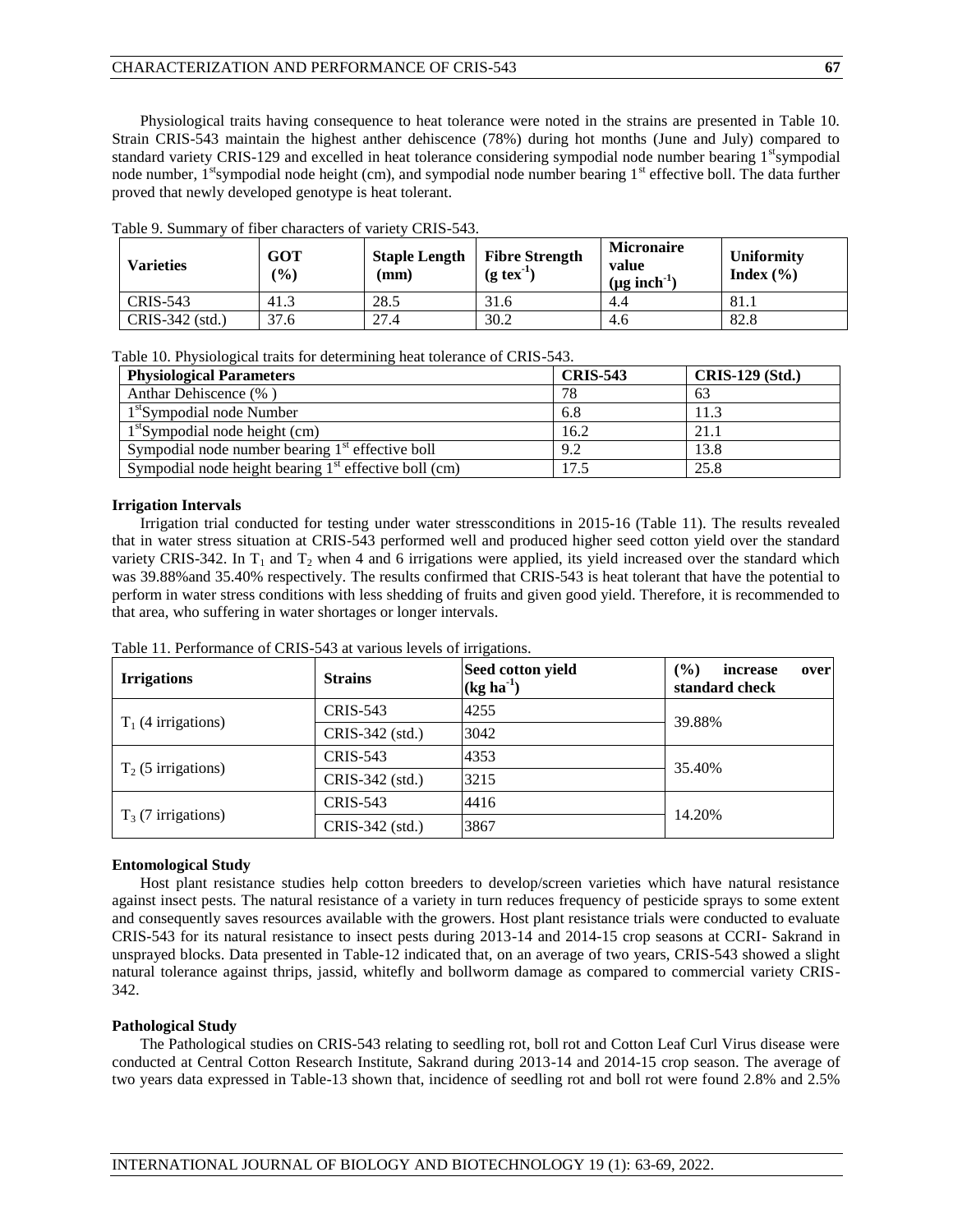in CRIS-543 compared to 3.2 % and 2.3% of CRIS-342 respectively. The incidence of CLCuV in CRIS-543 was 1.3% compared to 2.5% of CRIS-342 under Sakrand conditions.

| <b>Varieties</b> | Average pest population/leaf |               |          | <b>Bollworm</b> damage |
|------------------|------------------------------|---------------|----------|------------------------|
|                  | <b>Thrips</b>                | <b>Jassid</b> | Whitefly | (%)                    |
| 2013-14          |                              |               |          |                        |
| <b>CRIS-543</b>  | 3.34                         | 0.37          | 0.48     | 1.70                   |
| CRIS-342 (Std.)  | 3.67                         | 0.48          | 0.46     | 1.87                   |
| 2014-15          |                              |               |          |                        |
| <b>CRIS-543</b>  | 5.46                         | 0.43          | 0.54     | 1.87                   |
| CRIS-342 (Std.)  | 5.94                         | 0.50          | 0.55     | 1.81                   |

Table 12. Host Plant Resistance Studies of CRIS-543 for sucking pests and bollworm.

Table 13.Pathological study for disease resistance of CRIS-543.

| <b>Variety</b>  | Seedling rot<br>(9/0) | <b>Boll rot</b> $(\% )$ | <b>CLCuV</b> Incidence% |
|-----------------|-----------------------|-------------------------|-------------------------|
| <b>CRIS-543</b> | $\angle$ .0           | ن ک                     | ن د                     |
| CRIS-342 (std.) | $\sim$ $\sim$<br>ے ۔  | ر. د سک                 | ر. د سه                 |

#### **Agronomic Study**

#### **Sowing Date Trial**

In order to determine optimum sowing time, CRIS-543 was tested in four sowing dates viz; 15<sup>th</sup>April, 1<sup>st</sup> May, 15<sup>th</sup> May and 1<sup>st</sup> June during 2014-15 and 2015-16 cotton seasons at CCRI-Sakrand. The data illustrated in Table-14indicated that, CRIS-543 produced higher seed cotton yield in both the years (2014-15 and 2015-16) on 15th April sowing. On an average of two years, maximum seed cotton yield (4000 kg ha-1) was obtained when the variety was sown on 15<sup>th</sup>April followed by 3760 kg ha<sup>-1</sup> of 1<sup>st</sup> May, 2740 kg ha<sup>-1</sup> of 15<sup>th</sup> May and 3136 kg ha<sup>-1</sup> of 1<sup>st</sup>June sowing. Therefore, it can be concluded that the optimum sowing period of this variety is 15<sup>th</sup>April to 15<sup>th</sup>May for central or middle Sindh. CRIS-543 may also strongly be recommended for sowing in other zones having similar climatic conditions

|                                | Seed cotton yield $(kg ha-1)$ |         |         |         |  |
|--------------------------------|-------------------------------|---------|---------|---------|--|
| <b>Sowing Date</b>             | <b>Strains</b>                | 2014-15 | 2015-16 | Average |  |
| $S_1$ (15 <sup>th</sup> April) | <b>CRIS-543</b>               | 3915    | 4085    | 4000    |  |
|                                | CRIS-342 (std.)               | 3615    | 3388    | 3501    |  |
| $S_2$ (1 <sup>st</sup> May)    | <b>CRIS-543</b>               | 3680    | 3840    | 3760    |  |
|                                | CRIS-342 (std.)               | 3450    | 3320    | 3385    |  |
| $S_3$ (15 <sup>th</sup> May)   | <b>CRIS-543</b>               | 3071    | 3214    | 3142    |  |
|                                | CRIS-342 (std.)               | 2670    | 2810    | 2740    |  |
| $S_4$ (1 <sup>st</sup> June)   | <b>CRIS-543</b>               | 3161    | 3112    | 3136    |  |
|                                | CRIS-342 (std.)               | 2733    | 2655    | 2694    |  |

Table 14. Sowing date study of CRIS-543 during 2014-15 and 2015-16.

Table 15.Effect of nitrogen fertilizer and plant spacing on seed cotton yield of CRIS-543.

| <b>Treatment</b> |                                  | <b>Spacing</b> |      |      |  |  |
|------------------|----------------------------------|----------------|------|------|--|--|
|                  | <b>Nitrogen Dose</b>             | 15cm           | 23cm | 30cm |  |  |
| ௱                | 50 kg ha <sup>-1</sup>           | 2845           | 3065 | 3215 |  |  |
| $T_{2}$          | $100 \text{ kg} \text{ ha}^{-1}$ | 2911           | 3180 | 3410 |  |  |
| ௱                | 150 kg ha <sup>-1</sup>          | 3012           | 3233 | 3945 |  |  |
| T <sub>4</sub>   | $200 \text{ kg} \text{ ha}^{-1}$ | 3070           | 3274 | 3987 |  |  |

#### **Nitrogen cum Spacing Trial**

The data presented in Table-19 showed that the maximum seed cotton yield  $(3987 \text{ kg ha}^{-1})$  was obtained at 30 cm spacing under 200 kg Nitrogen per hectare at par to application of 150 kg N ha<sup>-1</sup>(3945 kg ha<sup>-1</sup>), 100 kg N ha<sup>-1</sup>  $(3410 \text{ kg ha}^{-1})$  and 50 kg N ha<sup>-1</sup>  $(3215 \text{ kg ha}^{-1})$ . The data indicates that CRIS-543 has the potential to provide higher